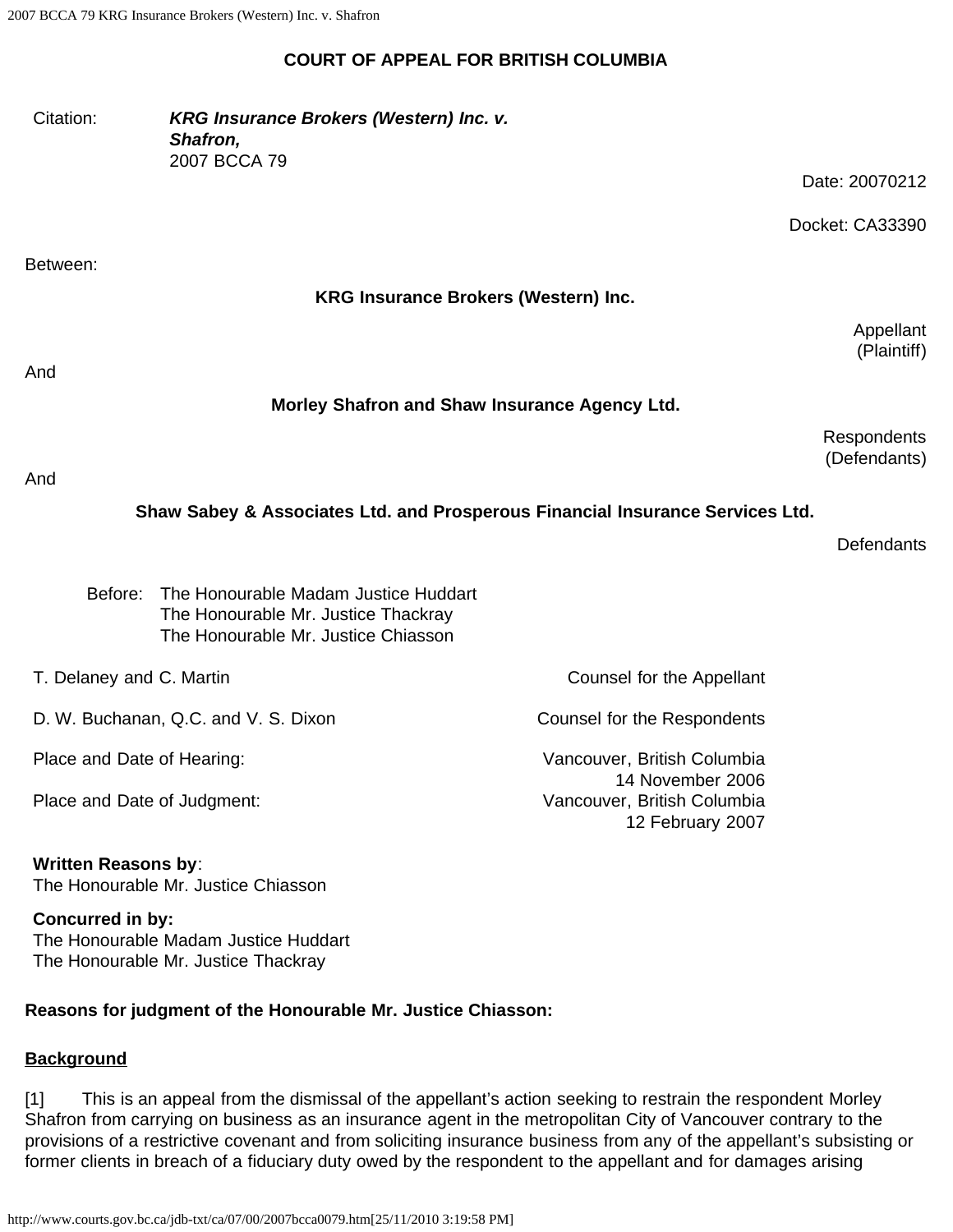therefrom. The action was dismissed by consent against two corporate defendants, but proceeded against Mr. Shafron and Shaw Insurance Agency Ltd.

[2] For the reasons that follow, I would allow the appeal and remit the matter to the Supreme Court to assess damages.

[3] In 1963 Mr. Shafron incorporated the appellant, an insurance agency business, which was known as Morley Shafron Agencies Ltd. The business has operated in the South Granville area of Vancouver since 1961. Pursuant to a share purchase agreement dated December 31, 1987, Mr. Shafron sold his shares in Shafron Agencies and the company changed its name to KRG Insurance Brokers (Western) Inc. The purchaser of Mr. Shafron's shares was an Ontario company, KRG Insurance Brokers Inc. It was owned by KRG Management Inc. The respondent was paid \$700,000 for his shares by way of a cash payment of \$300,000 and \$400,000 in shares of KRG Management.

[4] At the time of the sale, Mr. Shafron was the only salesperson or "producer" employed by the business. This meant that his sales produced virtually all of the clients for the business.

[5] The share purchase agreement did not contain a restrictive covenant, but it included under the heading "Conditions Precedent to the Purchaser's Obligation to Purchase the Purchased Shares":

The Vendor shall have entered into a shareholding and management agreement in substantially the form of the unexecuted agreement annexed hereto as Schedule H.

[6] Mr. Shafron fulfilled that condition when he entered into the Shareholding and Management Agreement (the "1988 Agreement") dated January 4, 1988.

- [7] KRG Western was not a party to the 1988 Agreement.
- [8] Under the 1988 Agreement, KRG Management agreed to:

. . . cause [KRG Brokers] or [Shafron Agencies] to engage and continue to engage Shafron for the term of this agreement to provide to [KRG Management] in the Province of British Columbia such managerial and insurance brokerage services as may be required or reasonably requested by [KRG Brokers]. . .

KRG Management was to pay his expenses and compensation. Mr. Shafron agreed to continue his employment with the business until January 1, 1991. The 1988 Agreement also contained the following provisions:

9. Subject to the continuing effect of paragraphs 15, 21 and 22 hereof, this agreement shall be effective from the date hereof until January 1, 1991. On or before October 1, 1990, the parties hereto shall mutually determine their respective on-going relationship with respect to the provision by Shafron of managerial and insurance brokerage services hereunder. Upon the expiration of the term of this agreement, Shafron shall be deemed to retire under the provisions of paragraph 22 below. Notwithstanding the foregoing, the parties acknowledge that the provisions of this agreement with respect to the holding, disposing or transferring of Common Shares will survive any such relationship whereby Shafron is to provide managerial or insurance brokerage services. In addition, obligations and covenants of Shafron as set forth in paragraphs 10 and 11 below shall survive the termination of this agreement and shall [be] binding upon his successors and assigns.

. . .

12. Shafron agrees that, upon his leaving the employment of [Shafron Agencies] or [KRG Brokers] for any reason save and except for termination by [KRG Brokers] without cause, he shall not for a period of three (3) years thereafter, directly or indirectly, carry on, be employed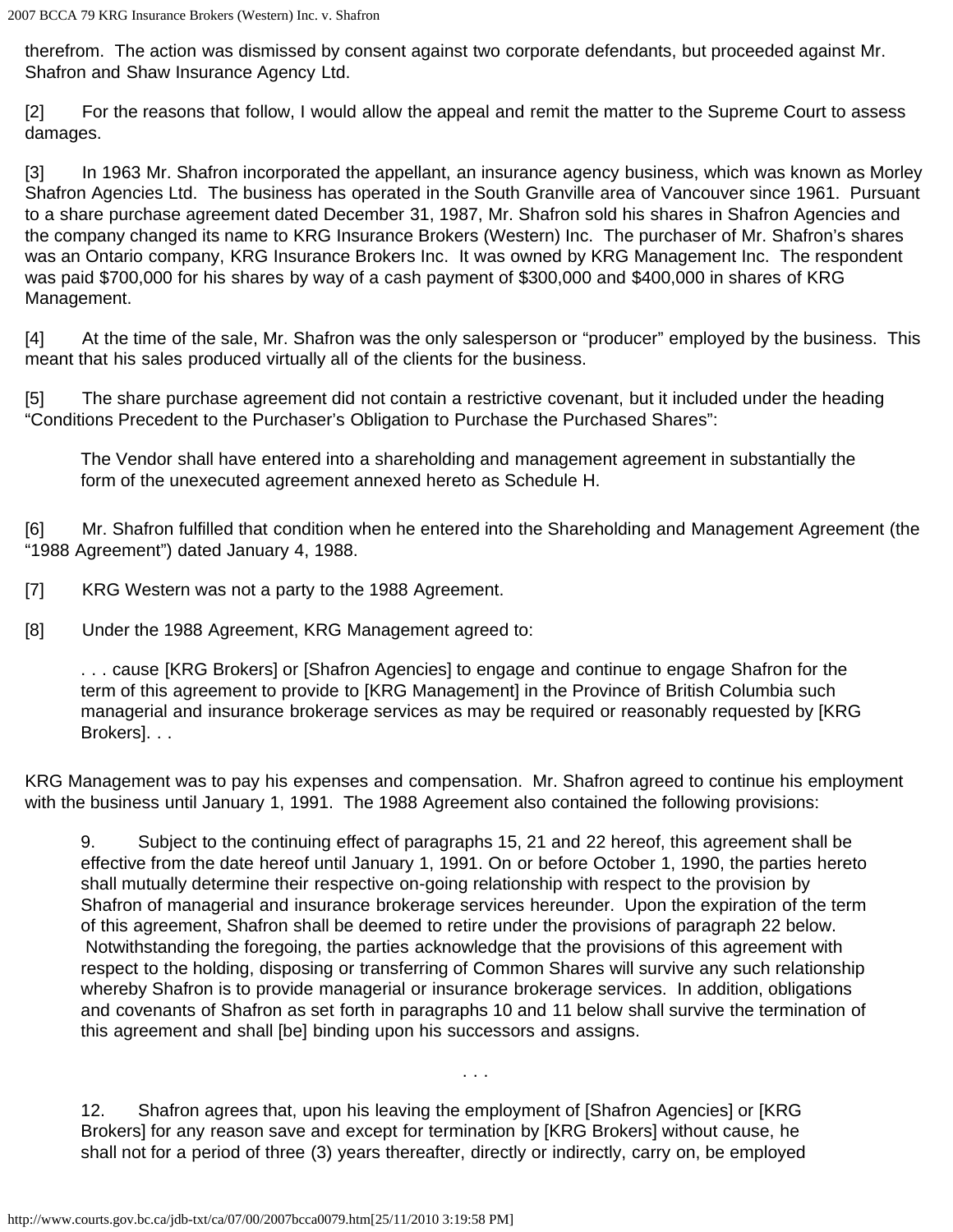in, or be interested in or permit his name to be used in connection with the business of insurance brokerage which is carried on within the metropolitan City of Vancouver.

[9] On February 28, 1991, Mr. Shafron and others entered into an agreement with KRG Western, KRG Brokers and KRG Management (the "1991 Agreement") for a term from January 1, 1991 to January 1, 1994. The 1991 Agreement provided that Mr. Shafron was to serve KRG Western as president and director and manage its day-today operations, under the overriding control of the management of KRG Management and the board of directors of KRG Western. Under this agreement, KRG Western was responsible for Mr. Shafron's expenses and compensation.

[10] The 1991 Agreement contained a restrictive covenant in substance the same as the restrictive covenant in the 1988 Agreement. It also contained provisions terminating the agreement on a sale of 50% or more of KRG Western's shares or assets and obliging Mr. Shafron to be employed by or to provide his services to the purchaser. KRG Management could sell only if the purchaser were to agree to employ Mr. Shafron and either assume the remuneration obligations of KRG Western under the 1991 Agreement or enter into another agreement acceptable to him.

[11] On July 31, 1991, Intercity Investment Corp. purchased KRG Western's shares from KRG Brokers. In an agreement of the same date (the "Intercity Agreement"), after reciting that a non-competition commitment from both KRG Brokers and Mr. Shafron was a condition precedent to Intercity's purchase, Mr. Shafron and KRG Brokers entered into a series of covenants not to carry on an insurance business. The covenants ranged in periods of time and areas described; the maximum area was within ten miles of the business location of KRG Western and the maximum period of time was five years and five months. The agreement contained a provision stating that the covenants were severable if unenforceable.

[12] On the next day, August 1, 1991, Mr. Shafron and KRG Western entered into a contract providing for the services of Mr. Shafron to the company (the "August 1991 Agreement"). The parties agreed that Mr. Shafron's employment was to commence on July 31, 1991 and terminate on January 1, 1994. After August 1, 1993, the parties were to, ". . . mutually determine the terms of any continuing relationship among themselves". Mr. Shafron's non-competition commitment was worded similarly to those included in the 1988 and the 1991 Agreements:

13. Shafron shall not, upon his leaving the employment of the Corporation for any reason, save and except for termination by the Corporation without cause, for a period of three (3) years thereafter, directly or indirectly, carry on, be employed in, or be interested in or permit his name to be used in connection with the business of insurance brokerage which is carried on within the Metropolitan City of Vancouver.

[13] On December 21, 1993, Mr. Meier, Intercity's president, wrote on the letterhead of KRG Western stating: "[f]urther to our recent discussions regarding your contract this is to confirm that we agreed to renew your contract for a further five years with an additional two year renewal option". There appears not to have been a written renewal of the additional two years, but it is clear on the evidence that the contract was so renewed.

[14] On November 29, 2000, Mr. Meier wrote to Mr. Shafron enclosing, ". . . a copy of the page from your original employment contract that deals with the duration of your contract". The page was from the August 1991 Agreement. Mr. Meier referred to the 1993 renewal and noted, ". . . your current employment contract will expire on January 1, 2001". Then he continued: "[y]ou recently indicated that you would like to continue as a Senior Account Executive for some time to come and I am certainly prepared to negotiate terms and conditions for continued employment with [KRG Western]". He suggested that he and Mr. Shafron meet for lunch, ". . . to discuss this further".

[15] Presumably pursuant to the letter, Messrs. Meier and Shafron met on December 5, 2000. The topic of their discussion appears to have been the remuneration of Mr. Shafron. Mr. Shafron, whose compensation was based on a salary, wanted to be paid on a straight commission basis. He had made the request a number of times previously without success and felt on this occasion, as in the past, that his concerns were not being addressed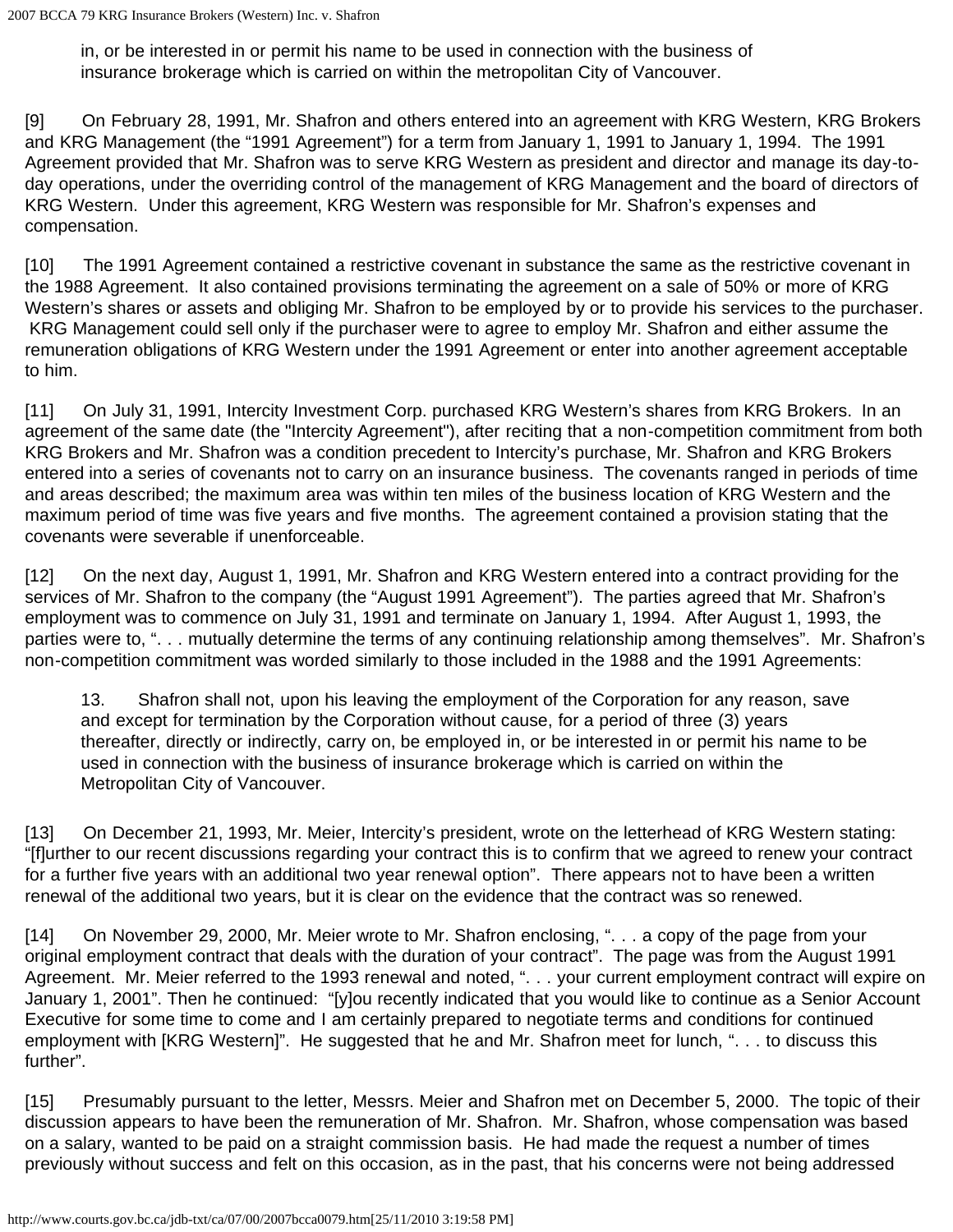2007 BCCA 79 KRG Insurance Brokers (Western) Inc. v. Shafron

effectively by Mr. Meier. Mr. Shafron testified:

Q Now, sir, did you meet with Mr. Meier on December 5th, 2000?

. . .

All right, and can you tell His Lordship what happened on that occasion?

A Well, specifically, we were there to discuss my compensation package and he said, "What do you want?" and I said, "Well, I want to change from a salary base to a straight commission base and I want 60 percent of the commissions, and he said no. That was the end of that. He said what he would do, he would think over the compensation package and get back to me. Well, that was a famous line of his, because he always shelves things on the back burner and never got back.

[16] On December 11, 2000, Mr. Shafron wrote to KRG Western stating that he would not be renewing his contract and that he would vacate his office at the close of business on December 29, 2000.

[17] The parties met again later in December and in early January 2001 and discussed the possible acquisition by Mr. Shafron of an insurance agency owned or controlled by Mr. Meier located in Richmond, British Columbia, a municipality adjacent to the City of Vancouver, but this did not occur. Thereafter, Mr. Shafron began to work as an insurance broker with Shaw Insurance Agency Ltd. from its office in Richmond. He undertook some limited advertising concerning his new position. A significant number of his former customers moved their business from KRG Western to Mr. Shafron and his new employer.

[18] The Plaintiff sued to enforce the restrictive covenant and for breach of fiduciary duty.

## **The Trial Judgment**

[19] The trial judge identified the issues in the case in para. 28 of his reasons for judgment: (*KRG Insurance Brokers (Western) Inc. v. Shafron* (2005), C.C.L.I. (4th) 187, 2005 BCSC 1611.)

- (1) The reasonableness and the enforceability of the restrictive covenant.
- (2) The meaning of the phrase "Metropolitan City of Vancouver".

(3) The possible rectification of the contract by substituting other descriptions for "Metropolitan City of Vancouver".

- (4) Privity of the plaintiff to the 1988 contract.
- (5) The applicability of the principles established in *Trego v. Hunt* [[1896] A.C. 7 (H.L.)].
- (6) Fiduciary duty and obligations.
- (7) Is there a breach of a covenant with respect to confidential information?
- (8) Damages.
- (9) The [respondent's] counterclaim for unpaid commissions.

[20] The judge first dealt with the restrictive covenant starting from the proposition that, ". . . a restrictive covenant in restraint of trade is against public policy and is generally unenforceable". After referring to a number of authorities that addressed restrictive covenants in the context of an employment contract, the judge quoted from McLachin J.A., in *Burgess v. Industrial Frictions & Supply Co. Ltd.* (1987), 12 B.C.L.R. (2d) 85 (C.A.) at 95: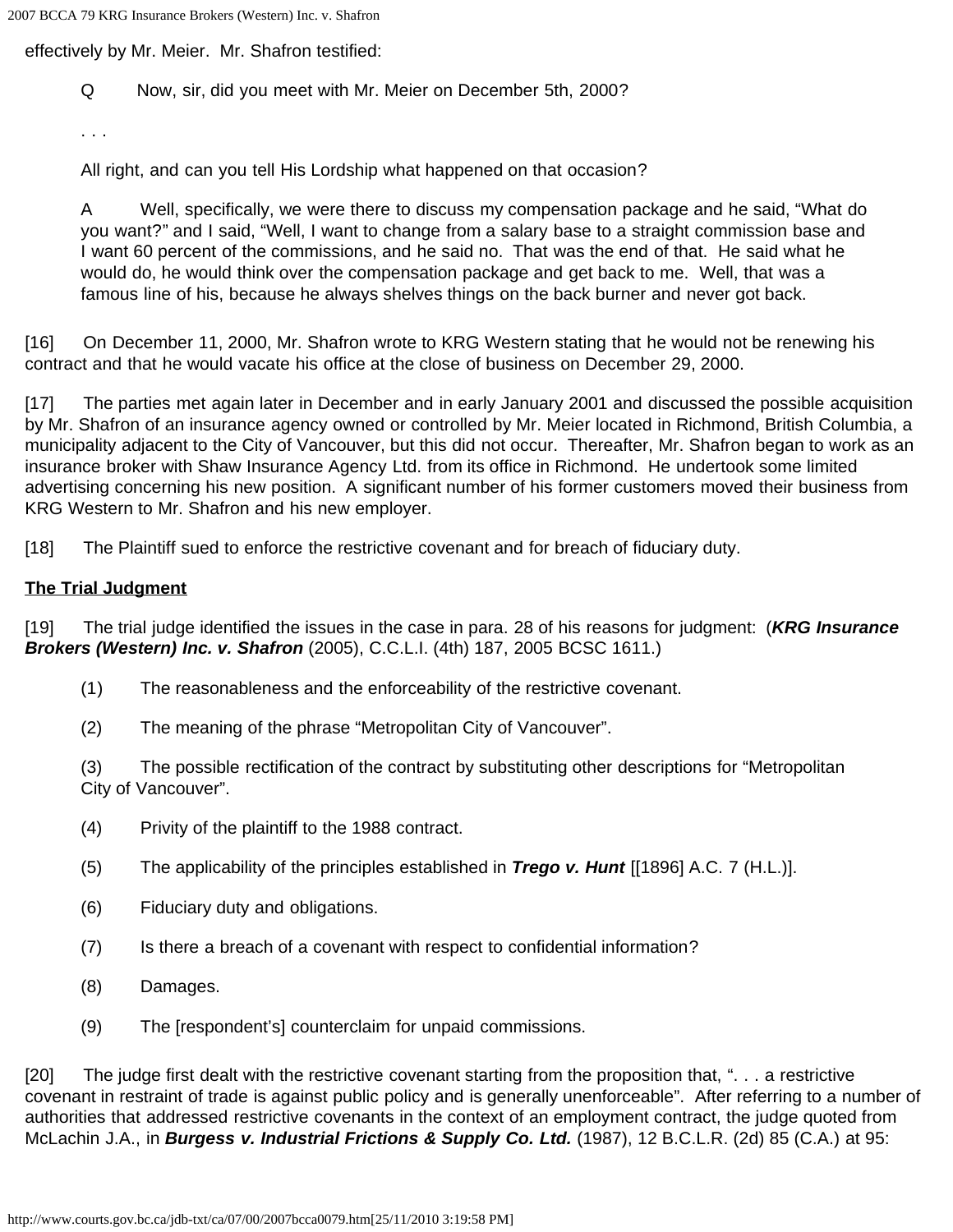In determining whether a covenant in restraint of trade is enforceable, a covenant exacted by a purchaser from a vendor on a sale of the goodwill of the business stands on a different footing than an employment contract*:* …Contracts of employment in restraint of trade are viewed by the law as prima facie offensive and are liable not to be enforced, in the absence of special circumstances such as a close personal relationship between the employee and the employer's customers: …The opposite approach applies to contracts for the sale of the goodwill of a business. It is the policy of the law and in the public interest that a contract for the sale of a business fully entered into should prima facie be enforced: …It is reasonable that a vendor would seek to protect a business against the competition of an outgoing partner: …The remaining partner's livelihood depends substantially on the goodwill created and on the extent to which he or she is able to preserve it. It is, in short, a proper matter for protection.

[Citations omitted.]

[21] The judge rejected the plaintiff's contention that the restrictive covenant should be construed as contained in the 1988 Agreement. He stated in para. 38 of his reasons for judgment, "I reject the [appellant's] submission that 'the later agreement still arose out of the same factual matrix that included the sale and those agreements should still be subjected to the analysis applied to a covenant arising out of the sale of a business" and in para. 44, "... this is . . . a case of an employer seeking to enforce a term of an employment contract".

[22] The judge concluded in para. 45 of his reasons for judgment, "[t]he authorities make it clear that the enforceability of a restrictive covenant in the case of a sale of goodwill is an exception to the general rule, the onus lies on the plaintiff to establish that they come within it, and they have failed to do so" and stated in para. 46, "[i]f I am incorrect in the conclusion I have reached I will go on to consider the test identified by Brenner J. in [*Aurum Ceramic Dental Laboratories Ltd. v. Hwang*, [1998] B.C.J. No. 190 (S.C.)]".

[23] *Aurum* concerned the granting of an interlocutory injunction. The principal focus of the case was on the balance of convenience. Arguably, the articulation of the criteria by Mr. Justice Brenner was *obiter dicta*, but it is a good recapitulation of the position taken by courts and has been followed. (See: *Unisource Canada Inc. v. Network Paper and Packaging Ltd.*, 2000 BCSC 396; *Napier Environmental Technologies Inc. v. Vitomir*, 2002 BCSC 716; *MD Management Ltd. v. Dhut*, 2004 BCSC 513; and, *Yellow Pages Group v. Anderson Co.*, 2006 BCSC 518.)

[24] Brenner J. stated the criteria in para. 11 of his reasons for judgment as follows:

 For a "post-employment" restraint to be enforced, the Courts have required the parties seeking to uphold the restraint to prove that the restraint has the following characteristics:

- (a) it protects a legitimate proprietary interest of the employer; (b) the restraint is reasonable between the parties in terms of:
	- (I) temporal length;
	- (ii) spatial area covered;
	- (iii) nature of activities prohibited; and
	- (iv) overall fairness;
- (c) the terms of the restraint are clear, certain and not vague; and
- (d) the restraint is reasonable in terms of the public interest with the onus on the party seeking to strike out the restraint.

[25] The judge found the restraint in the covenant to be unreasonable (para. 52), neither clear nor certain (para. 57), and far wider than necessary to protect the appellant's interests (para. 59). Consequently, he refused to enforce it.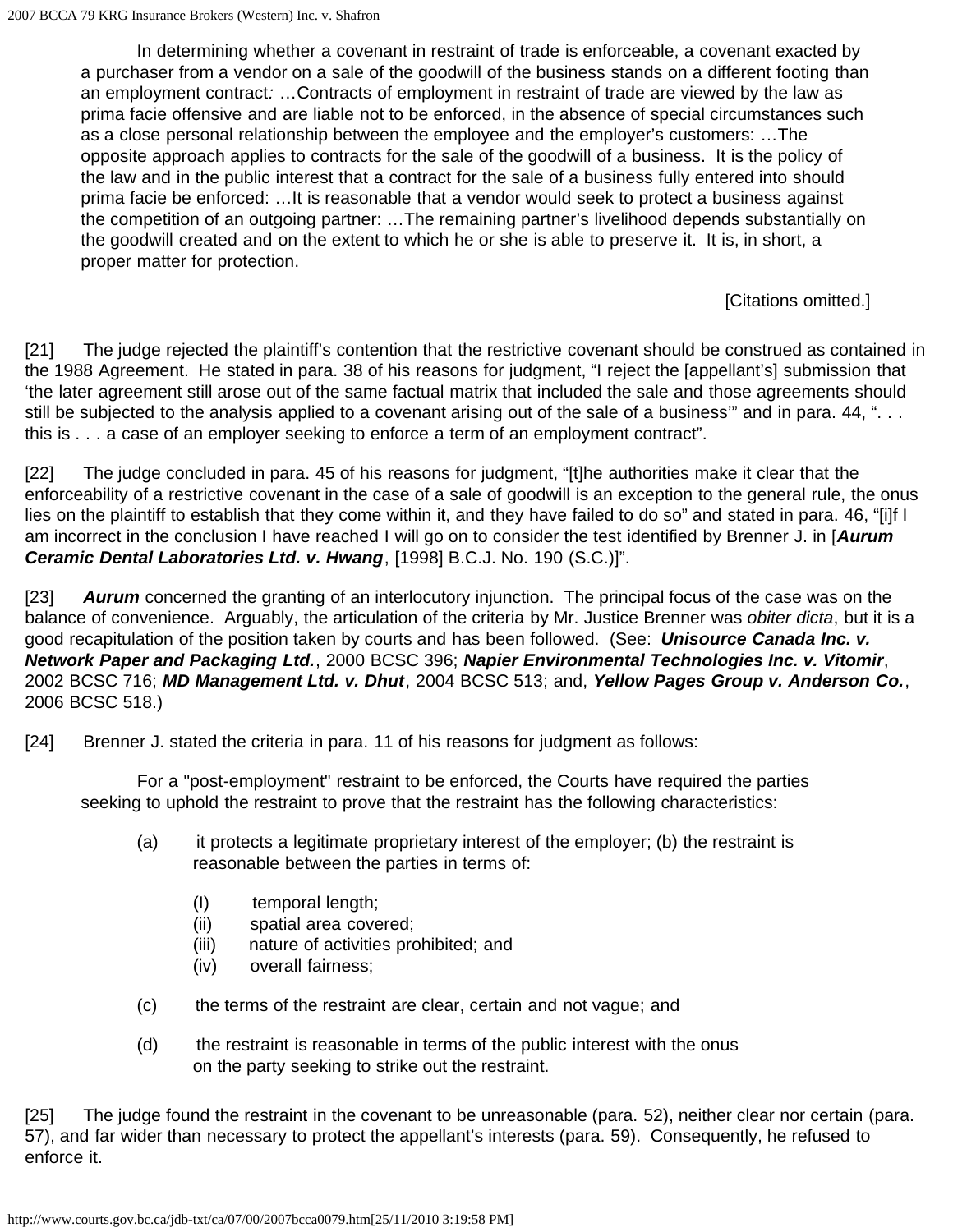[26] The judge also concluded there was no fiduciary relationship. I agree that the evidence did not establish a fiduciary relationship. Mr. Shafron was a very important employee, but the evidence is clear that for some time prior to December 2000 he did not exercise managerial authority in the appellant's organization and had a limited ability to bind the appellant contractually. While Mr. Shafron had considerable influence with the appellant's customers, with a consequential risk of loss of customers to KRG Western if Mr. Shafron were to compete with it, there was no power imbalance between the parties and so, these factors do not support the existence of a fiduciary relationship in the circumstances.

[27] I also agree with the judge that the applicable restrictive covenant is that contained in the August 1991 Agreement, but as renewed in 1998. I am persuaded he erred when he refused to enforce it on the facts of this case, in light of the authorities by which the judge was guided and other recent authorities in this Court and the Supreme Court of Canada.

## **Preliminary Comment**

[28] At the hearing in this Court, appellant's counsel advised the Court that the appellant did not pursue its privity argument and I shall not address that subject.

[29] The appellant also did not rely on *Trego v. Hunt* or rectification. I make no comment on the latter.

[30] *Trego v. Hunt* stands for the proposition that at common law there is an implied prohibition on a vendor soliciting the customers of the business that has been sold. The corollary of this is that an express provision dealing with competition ousts the implied term. The principle derives from the sale of goodwill context. Its applicability to the case at bar is questionable.

[31] In para. 85 of his reasons for judgment, the learned trial judge stated:

The application of this principle does not allow for the substitution of the implied obligation in the event the express covenant is found to be unenforceable for the logic proceeds on the basis that the parties by their actions have made their own agreement and by necessary implication excluded the operation of the implied obligation.

[32] While there is some authority to support this conclusion (see: *Canadian Fur Auction Sales Co. (Quebec) Ltd. v. Neely* (1954), 11 W.W.R. (N.S.) 254 (Man. C.A.)), it merits further examination.

[33] Consideration of this issue may depend on the legal characterization of "unenforceable". Mr. Justice Toy, as he then was, stated in *Salloum* at 257, quoting from *Mason v. Provident Clothing & Supply Co. Ltd.*, [1913] A.C. 724 (H.L.) at 732: ". . . the question is not whether [the parties] could have made a valid agreement, but whether the agreement actually made was valid". (This passage was cited by Mr. Justice Dickson in *Elsley v. J.G. Collins Ins. Agencies*, [1978] 2 S.C.R. 916 at 925.)

[34] If this were to mean that the restrictive covenant was void *ab initio* or even voidable (*Mason* at 745 refers to the offending restrictive covenant as "void"), would it continue to operate to supplant an implied obligation? It seems to me that this may amount to giving legal effect to an illegal covenant to take away a legal result which otherwise would apply to the parties; while its validity is denied, it is said that the covenant actually supplants the common law implied prohibition. I question whether an invalid agreement can supplant the law that otherwise would apply to parties.

# **Discussion**

## *The applicable contract and relationship*

[35] The parties to the 1988 Agreement and the subsequent agreements containing the restrictive covenant at issue on this appeal differ, as do their objectives. In the former agreement, KRG Management, as the ultimate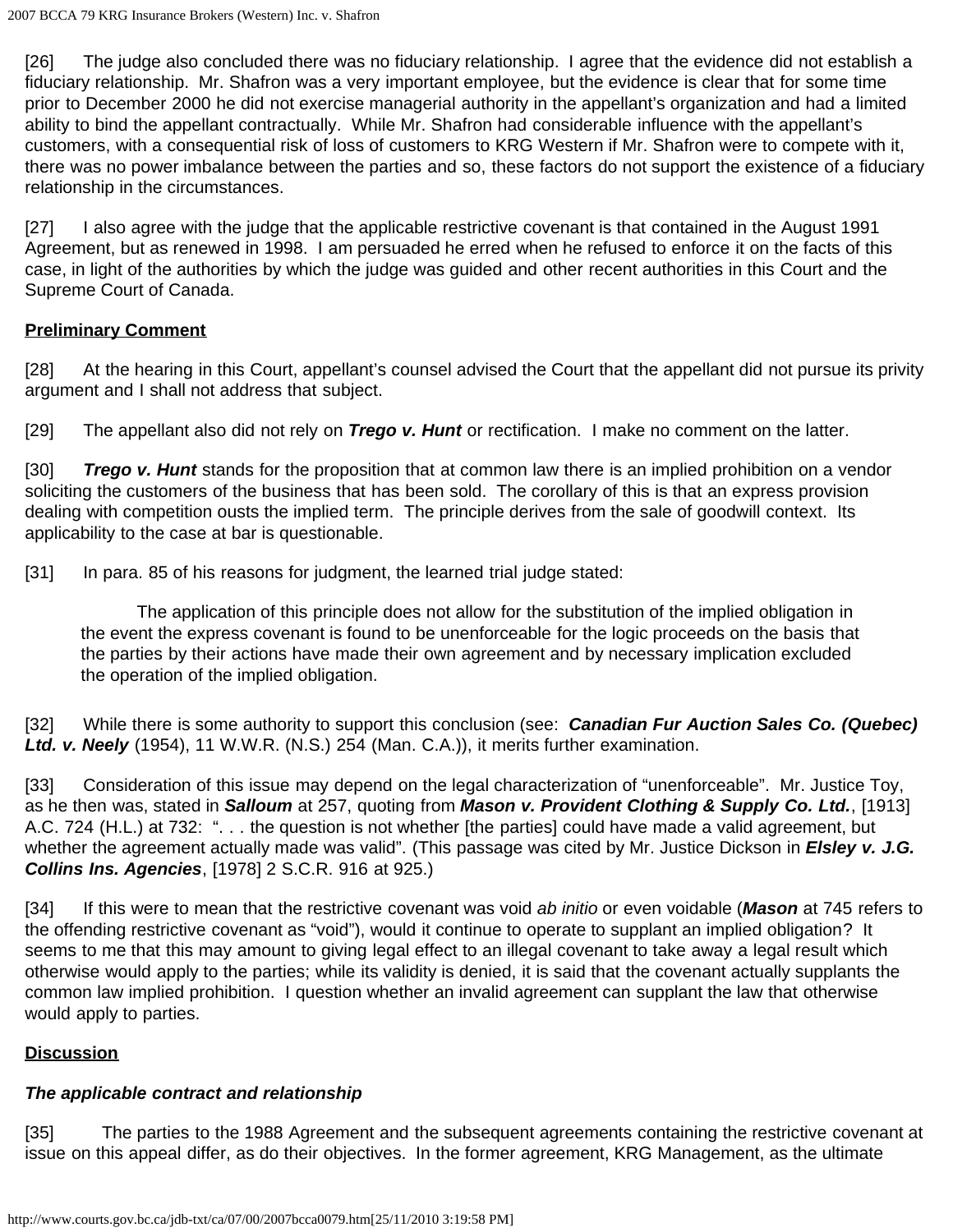2007 BCCA 79 KRG Insurance Brokers (Western) Inc. v. Shafron

purchaser, like Intercity in July 1991, sought protection for its investment. Its purpose was to protect the goodwill it had purchased. Without Mr. Shafron's covenants to KRG Management, KRG Brokers was not obliged to buy the shares of Shafron Agencies. There was no need for KRG Western to be a party to the 1988 Agreement. Its ultimate owners had committed to cause it to employ Mr. Shafron and had obtained the restrictive covenant from him. KRG Western benefited from that agreement.

[36] On the expiry of the employment term in the 1988 Agreement, it became necessary to forge a direct employment relationship between the parties. Mr. Shafron then entered the 1991 Agreement with KRG Western, as well as KRG Management, and KRG Brokers. That agreement established the first direct contractual relationship between the parties. It included terms for the provision of Mr. Shafron's services to KRG Western among which was a restrictive covenant. While KRG Western was a beneficiary of its ultimate parent's 1988 Agreement with Mr. Shafron, it can now benefit only from the agreements it or its current parent made with him. KRG Western is not entitled to enforce the restrictive covenant in the 1988 Agreement.

[37] In addition to the realities of the commercial relationships, the terms of the 1988 Agreement appear to defeat any idea that KRG Western has rights under it. Paragraph 9 of the 1988 Agreement states the term of the agreement and lists the provisions of the agreement that survive. Paragraph 12, the restrictive covenant, is not one of them. Pursuant to paragraph 9, Mr. Shafron was deemed to retire at the end of the term. That is, contractually, at a maximum, he was to leave employment at the end of the term and the three-year prohibition was in place. On this analysis, clearly the 1991 Agreement was essential and clearly the 1988 Agreement and its restrictive covenant are not available to KRG Western.

[38] The effect of the Intercity Agreement was that KRG Brokers and Mr. Shafron could not compete with Intercity before January 1, 1997. Separately, in the August 1991 Agreement, they agreed on the terms of Mr. Shafron's continuing provision of services to KRG Western that included a non-competition clause essentially the same as that in the 1991 Agreement. They renewed that agreement until December 31, 2000, when Mr. Shafron left the appellant's employ. This is the restrictive covenant whose enforceability is at the root of this appeal.

## *The enforceability of the restrictive covenant*

[39] The appellant contends that even if the restrictive covenant is to be considered in the employment context, placing it into its factual matrix allows the Court to apply the approach usually taken to covenants in the context of the sale of goodwill when deciding whether to enforce it.

[40] The Supreme Court of Canada rejected this proposition in *Elsley*. After noting that the Ontario Court of Appeal considered the case did not fit neatly into the category of either employment or sale of goodwill, Dickson J. stated, ". . . I do not think the restrictive covenant of the employment agreement can be fed by the sale agreement. . . It would be wrong. . . to test that agreement by the criteria applicable in the case of a vendor/purchaser agreement, or by some hybrid test".

[41] *Elsley* is an excellent starting point for the analysis of the enforceability of Mr. Shafron's covenant, particularly this admonition of Dickson J. at 923-24:

 It is important . . . to resist the inclination to lift a restrictive covenant out of an employment agreement and examine it in a disembodied manner, as if it were some strange scientific specimen under microscopic scrutiny.

[42] The significance of this admonition is reflected at 926, when, after noting that Mr. Elsley's covenant was not given in a conventional employer/employee situation, he observed:

. . . Whether a restriction is reasonably required for the protection of the covenantee can only be decided by considering the nature of the covenantee's business and the nature and character of the employment.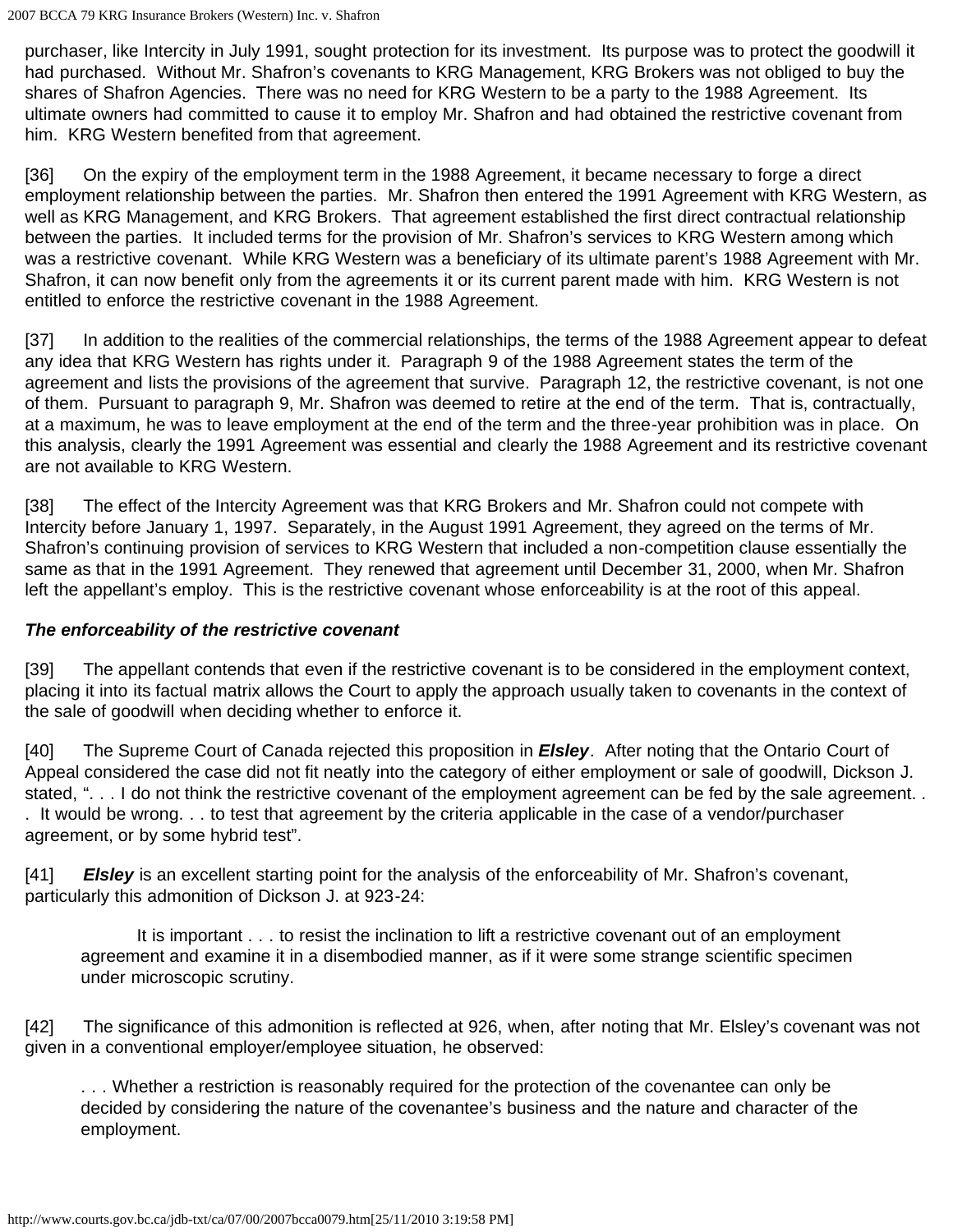2007 BCCA 79 KRG Insurance Brokers (Western) Inc. v. Shafron

[43] Dickson J. had begun his analysis at 923:

. . . A covenant in restraint of trade is enforceable only if it is reasonable between the parties and with reference to the public interest . . . competing demands must be weighed. There is an important public interest in discouraging restraints on trade, and maintaining free and open competition unencumbered by the fetters of restrictive covenants. On the other hand, the courts have been disinclined to restrict the right to contract, *particularly when that right has been exercised by knowledgeable persons of equal bargaining power*. In assessing the opposing interests the word one finds repeated throughout the cases is the word 'reasonable'. The test of reasonableness can be applied . . . only in the peculiar circumstances of the particular case. Circumstances are of infinite variety. Other cases may help in enunciating broad general principles but are otherwise of little assistance.

[Emphasis added.]

[44] In discussing the difference between employment and purchase and sale agreements, Dickson J. wrote at 924:

 A different situation, *at least in theory*, obtains in the negotiation of a contract of employment where *an imbalance of bargaining power may lead to oppression* and a denial of the right of the employee to exploit, following termination of employment, in the public interest and in his own interest, knowledge and skills obtained during employment.

[Emphasis added.]

[45] This comment provides useful background for the instructive comments of McLachlin J.A., at 93 in *Burgess*:

. . . I start with the fundamental principle of construction that all provisions of an agreement should be given their full, plain and ordinary meaning unless it is impossible to do so. In some cases it may be necessary to vary the ordinary meaning of the words the parties have chosen in order to give effect to their intentions. . . Nevertheless, judicial reluctance to alter or 'read down' contractual provisions remains one of the cornerstones of freedom of contract and the right of parties to define their own obligations. . .

[46] The reluctance McLachlin J.A. expressed in *Burgess* "to alter or 'read down'" contractual provisions must now be read in light of recent decisions on the doctrine of severance. Severance is one of the tools available to courts seeking to reconcile the tension inherent in the construction of commercial contracts so as to effect the parties' intentions and preserve the integrity of their bargain so far as possible while giving due weight to the policy reasons giving rise to the alleged illegality.

[47] This Court considered the doctrine of severance recently in the employment context in *ACS Public Sector Solutions Inc. v. Courthouse Technologies Ltd.* (2005), 48 B.C.L.R. (4th) 328, 2005 BCCA 605. At para. 50, Donald J.A. explained:

 The doctrine of severability is more rigorously applied to restrictive covenants negotiated between employer and employee; *the primary rationale is the imbalance of power* which often leaves the employee with little room to manoeuvre in the negotiations. The policy of the law is to discourage employers from using their dominant position to extract unreasonable terms.

[Emphasis added.]

I note that this observation is consonant with the view expressed by Dickson J. in *Elsley*.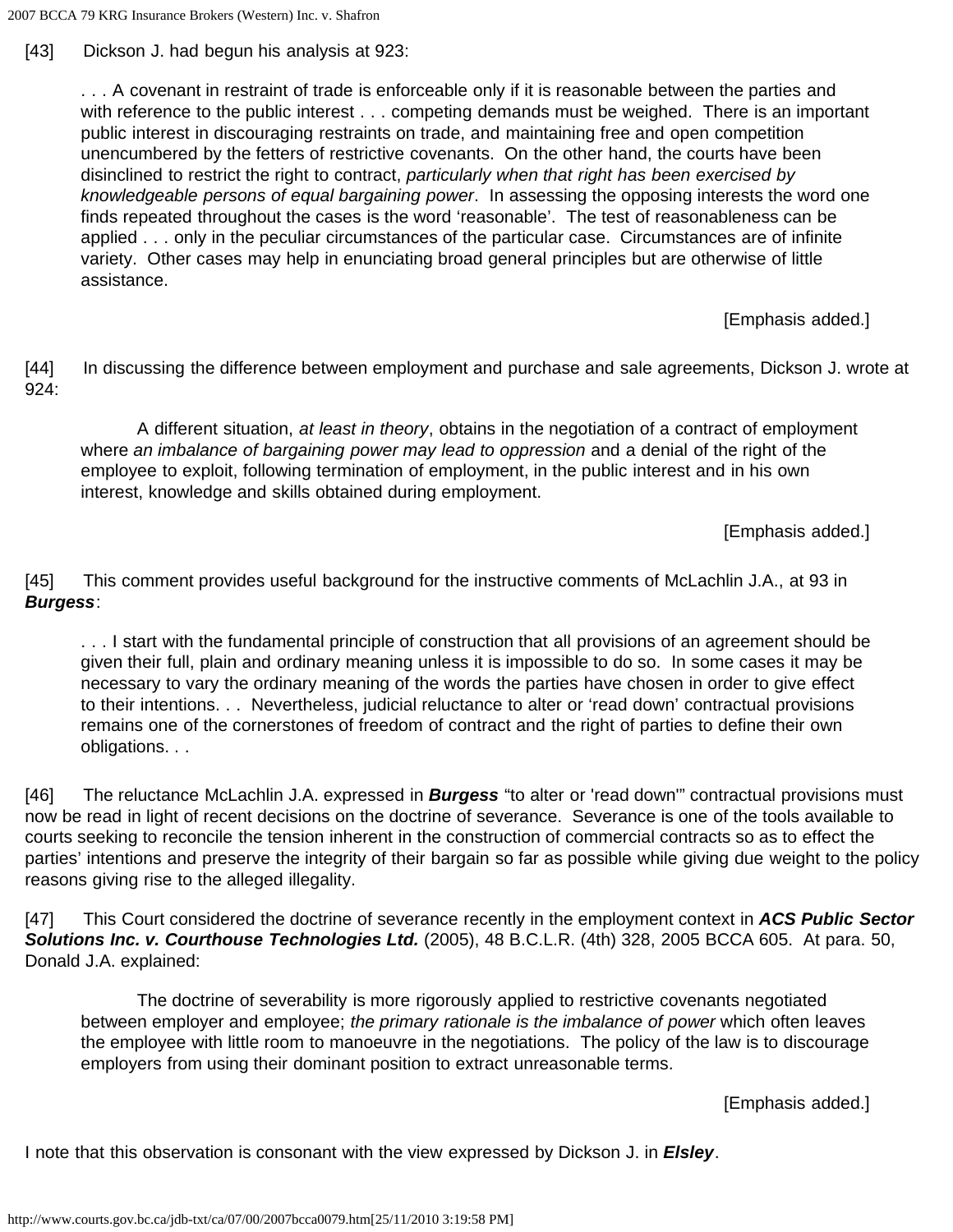[48] Mr. Justice Donald's reasoning was influenced by that of Arbour J. in *Transport North American Express Inc. v. New Solutions Financial Corp.*, [2004] 1 S.C.R. 249, 2004 SCC 7. In that decision, the court responded to criticism of the "blue pencil" rule, like this of Lambert J.A. offered in *Canadian American Financial Corp. (Can.) v. King* (1989), 36 B.C.L.R. (2d) 257 at 271:

. . . The rule is overly artificial and places too much stress on the words chosen to express the intention of the parties and not enough stress on the intention of the parties themselves. In my opinion, the "blue pencil" rule in its strict form, as I have stated it, should not be considered as a rule of law and should not be applied as such in British Columbia. It should be regarded only as an aid to determining whether the case is an appropriate one for severance. . .

[49] *Transport North American* was an appeal from the Ontario Court of Appeal and concerned criminal interest. The central issue in the case was stated in para. 4 to be: ". . . whether notional severance . . . is valid in Canadian law and applicable here". A key consideration for the Ontario Court of Appeal and the Supreme Court of Canada was the application of the "blue pencil" test. Arbour J. addressed the issue in paras. 28 and 30:

The use of the blue-pencil approach to sever one or more provisions from a contract alters the terms of the agreement between the parties. The only agreement that one can say with certainty the parties would have agreed to is the one that they actually entered into. The insistence in the case law that the blue-pencil test derives its validity from refusing to change or add words or provisions to the contract is unconvincing. It is doubtful, for example, that the lenders in cases such as *Thomson*, *supra*, or *Mira Design Co., supra*, would have entered into the agreements at issue had they been aware *ex ante* that they would only be entitled to the return of the principal advanced. The change effected by the blue-pencil technique will often fundamentally alter the consideration associated with the bargain and do violence to the intention of the parties. Indeed, in many cases, the application of the blue-pencil approach will provide for an interest-free loan where the parties demonstrated in the agreement a clear intention to charge and pay considerable interest.

... I am in complete agreement with the conclusion that when a court employs the blue-pencil test, it is making a new agreement for the parties. Indeed, all forms of severance alter the terms of the original agreement.

. . .

[50] After examining three examples which gave three different results using the "blue pencil" approach, Arbour J. commented at para. 38:

. . . Results this erratic and sensitive to the form of contractual expression are undesirable, and can be avoided through the use of notional severance in cases where considerations flowing from the broad contractual context favour the lender.

[51] At para. 41, she stated for the majority, ". . . the maximum level of remedial flexibility should be vested in judges and available for application by them subject to a careful analysis of the factors identified in *Thomson. . .* ."

[52] In *ACS*, after quoting from Justice Arbour's discussion of the "blue pencil" test, Donald J.A. concluded, in paras. 58–59:

. . . [T]he Supreme Court of Canada reversed the Ontario Court of Appeal, which blue pencilled the agreement to bring the rate of interest well under 60 per cent, and restored the trial judge's notional severance, which simply read down the agreement to 60 per cent.

 In my view, the spectrum theory endorsed by the Supreme Court of Canada applies to any illegal contract provision, whether by common law or statute. . .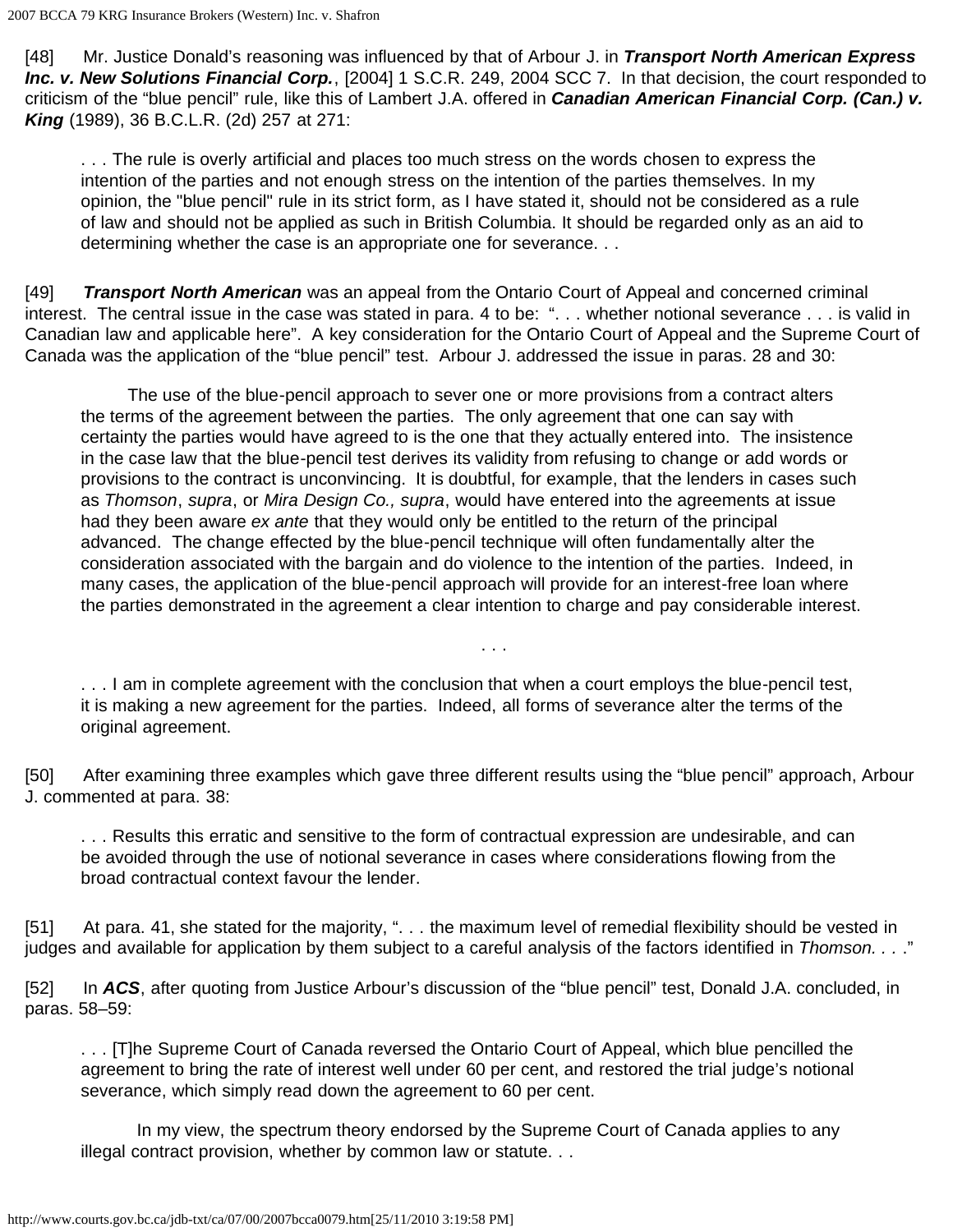[53] This theory is helpful in this case where the parties' words of geographic limitation have no easily ascertainable precise meaning, but express a clear intention to protect some spatial area from competition.

[54] The Supreme Court of Canada rejected a narrow approach to severance and endorsed "remedial flexibility" with the objective of giving effect to the ". . . substance of the bargain or consideration involved" rather than allowing the result to be,

". . . dependent upon accidents of drafting and the form or expression of [an] agreement" (*Transport North* American at paras. 5 and 33). It has recognized that all forms of severance alter the terms of the original agreement and has accepted an approach which reads down contractual provisions to cure illegality, as long as the legally legitimate intentions of the parties reasonably are respected.

[55] There can be no doubt that the parties intended to restrict Mr. Shafron's ability to compete with the appellant after he left the appellant's employ. The simple fact is that the parties intended to limit Mr. Shafron's ability to compete for a period of time and within a geographic area that at the time they contracted the parties thought were reasonable.

[56] In the circumstances of this case, Mr. Shafron should be held to his bargain if the Court reasonably can oblige him to do so.

[57] In this case, the real difficulty arises from the parties' agreement to the geographic reach of the restrictive covenant as the "Metropolitan City of Vancouver". To strike the word "metropolitan" would not reflect the obvious intention of the parties. They clearly intended a geographic reach that included the City of Vancouver and something more. The "blue pencil" approach would distort that intention.

[58] The phrase appears to have originated with lawyers in Toronto for whom the word "metropolitan" may have had a clear meaning considering municipal organization in that area at the time of the 1988 Agreement. The meaning is less clear in Vancouver.

[59] There is no fixed, recognized meaning for the phrase "Metropolitan City of Vancouver". Various suggested meanings were provided at trial and in this Court. They serve merely to reinforce the ambiguity of the phrase. The task at hand is to construe that word to attempt to give effect to the intentions of the parties and, if necessary, to proceed by way of notional severance. The question is whether that ambiguity can be resolved so as to give effect to the intention of the parties.

[60] To construe the phrase "Metropolitan City of Vancouver" as was suggested at the hearing, to mean the Greater Vancouver Regional District would give to the restrictive covenant an unreasonable reach, a spatial area that was unlikely to have been in the contemplation of the parties when they made their agreement and not necessary to protect the KRG Western's legitimate interest in its customer base. That base was in the southwestern area of the City of Vancouver where its business was located and in municipalities reasonably close to the area, although Mr. Shafron did have customers in locations considerably distant from his office.

[61] In view of the clear direction of the Supreme Court of Canada that it is permissible to use notional severance to attempt to give effect to the substance of an agreement and to avoid having that substance subverted by an unfortunate choice of language, I would construe "Metropolitan City of Vancouver" to prevent Mr. Shafron from competing in the City of Vancouver and municipalities directly contiguous to it. Geographically, I would include the City of Vancouver, the University of British Columbia Endowment Lands, Richmond and Burnaby.

[62] This results in excluding from the definition of "Metropolitan City of Vancouver" geographic areas that clearly go beyond the reasonable need to protect the business, but which come within the phrase.

[63] By reading down the phrase "Metropolitan City of Vancouver" to an area consistent with the need to protect KRG Western's business, an area that likely was in the reasonable contemplation of the parties when they made their agreement, the substance of their bargain is respected and enforced. To do otherwise would be to allow form to triumph over substance; to ignore the parties' express intention to limit competition, and to allow Mr. Shafron to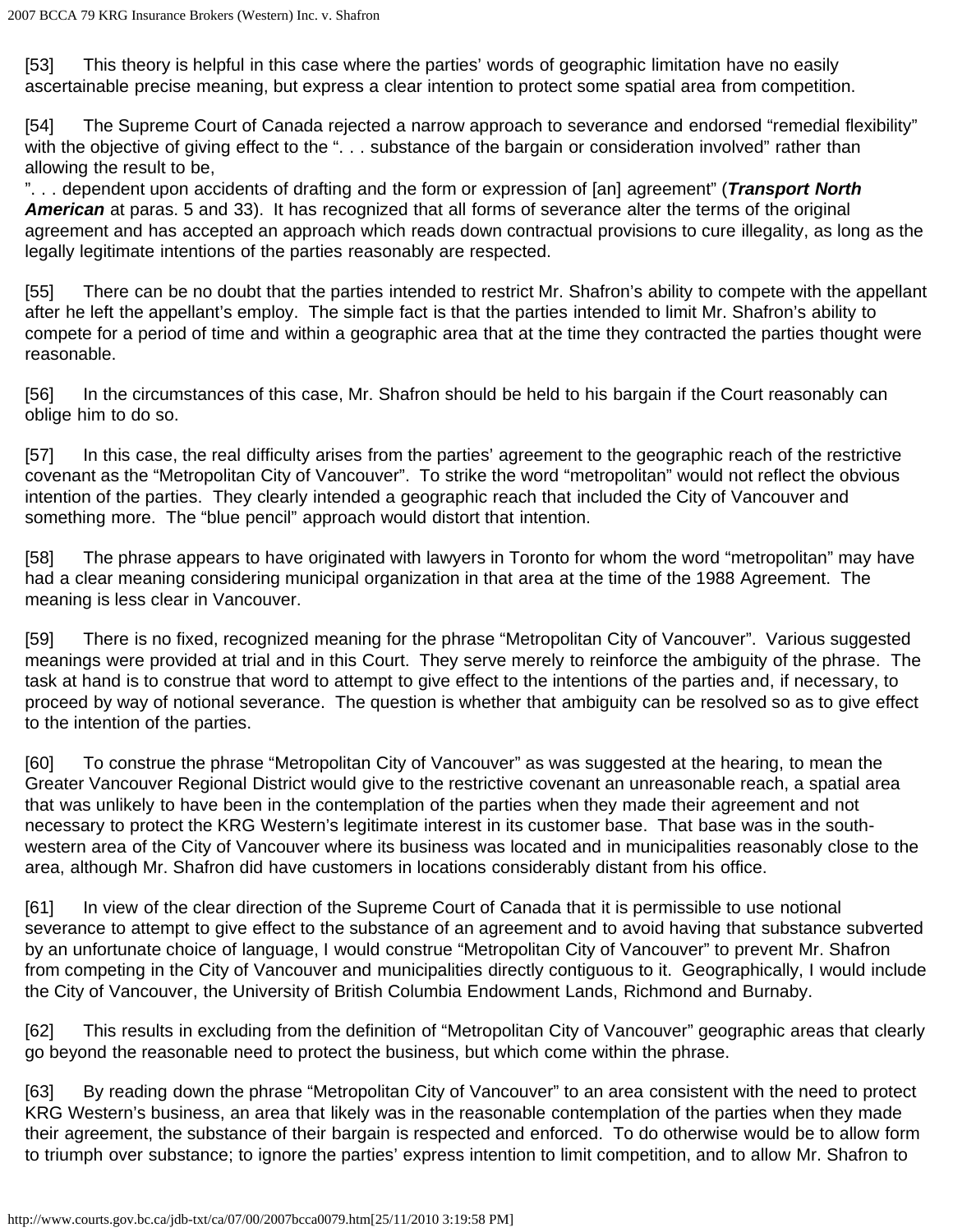walk away from a bargain he made repeatedly over many years to his benefit and to KRG Western's corresponding loss.

[64] In my view, this reading of the spatial restraint is permitted when regard is had to the four criteria Arbour J. identified as relevant ". . . to the determination whether public policy ought to allow an otherwise illegal agreement to be partially enforced rather than being declared void *ab initio* in the face of illegality in the contract." They derive from *William E. Thomson Associates Inc. v. Carpenter* (1989), 69 O.R. (2d) 545 (C.A.), also a criminal interest case.

[65] Criterion one: would the purpose of the law's reluctance to enforce covenants in restraint of trade in the employment context be subverted? I think not. As I noted, at the core of the concern with restrictive covenants in the employment context is a real or potential power imbalance between the employer and the employee.

[66] In this case, it cannot be said that there was a power imbalance between Mr. Shafron and KRG Western. Mr. Shafron's personal links to KRG Western's customers were significant. Where he went they were likely to go, with or without solicitation; as the evidence established, they did so apparently with minimal advertising. The various agreements reflected his effective veto on the sale of the business and KRG Western's legitimate desire to protect its book of business (or trade connection, in the words of Dickson J. in *Elsley*). Given the personal relationship between Mr. Shafron and KRG Western's customers, the non-competition covenant he signed was probably the only way KRG Western could protect its legitimate interest in them*.* 

[67] No one suggested there was a shortage of general insurance agencies to serve the public. Mr. Meier himself controlled 51 retail offices in the Lower Mainland at the time of the trial.

[68] Criterion two: did the parties enter into the agreement for an illegal purpose or with an evil intention? There is no evidence that would support such a conclusion.

[69] Criterion three: I have addressed the relative bargaining position of the parties.

[70] Criterion four: the potential for Mr. Shafron to enjoy an unjustified windfall. In my opinion, there is such a potential. There can be no question that KRG Western had a proprietary interest of value that was entitled to protection. The three-year restrictive covenant to protect that interest was renewed finally in 1998. Within two years Mr. Shafron left KRG Western and went into competition with it. He acquired a significant number of KRG Western's customers after leaving, in large part because he was its major producer, having served the customers personally for over 40 years.

[71] It is suggested that the length of the restriction is at the top-end of the usually acceptable, but taking into account the relationship of the parties and the fact that in the summer of 1991 they addressed the matter specifically and agreed to different spatial areas and lengths for covenants in two separate contracts to serve the different purposes of the different parties, then renewed the August 1991 Agreement for two years in 1998 after the covenant in the Intercity Agreement had expired, I am of the view that a three-year prohibition is not offensive.

[72] Reliance was placed on Aust *et al* eds., *Executive Employment Law*, looseleaf (Toronto : Butterworths, 1993), at para. 11.23, "[a] clause exceeding two years in duration will be reasonable only in exceptional cases". I see no inherent reason for this and note that the authors begin their comment with the statement: "[a]lthough each case will turn on its own particular circumstances. . . .", an observation with which I agree and which is consonant with the comments of Dickson J. in *Elsley* at 923: "[t]he test of reasonableness can be applied . . . only in the particular circumstances of the particular case. Circumstances are of infinite variety. Other cases may help in enunciating broad general principles but are otherwise of little assistance".

[73] Discussing the approach taken to restrictive covenants in the context of the sale of goodwill, in paras. 41 and 42 of his reasons for judgment the learned trial judge stated:

The efficacy of extending such protection . . . erodes with the passage of time. What may have been reasonable at the time of the sale in 1988 cannot necessarily be viewed as reasonable 12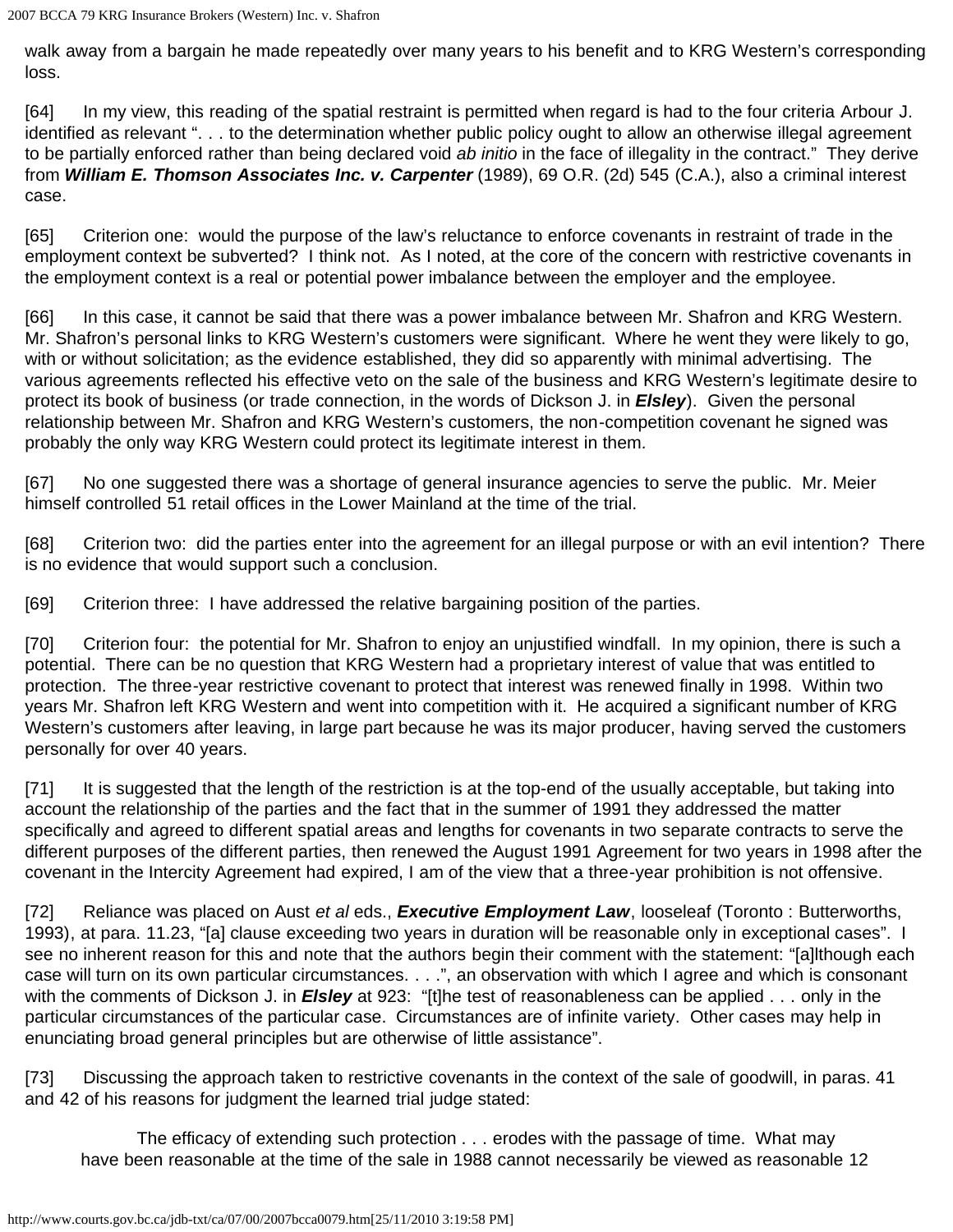years [later] in December 2000.

The exception identified in [*Phillips v. Campbell*, [1994] B.C.J. No. 3241 (S.C.)] loses its force over time as the purchaser has time to secure its own goodwill and establish its business.

*Phillips* states that a covenant in restraint of trade is enforceable if it is reasonable in reference to the interests of the parties, so as to afford adequate protection to the party seeking protection, and in reference to the public interest, so as to not be injurious to the public.

[74] When assessing the reasonableness of the restrictive covenant in this case the learned trial judge stated in para. 50: ". . . the circumstances present here do not support the reasonableness of a lengthy restrictive covenant 12 years after the original transaction".

[75] I do not share his view of the effect of the passage of time on the reasonableness of a restrictive covenant and consider that it may have drawn him into error.

[76] The judge's view appears not to be consonant with authority (see: *Doerner v. Bliss & Laughlin Industries* Inc., [1980] 2 S.C.R. 865 at 879 and *Canadian American Financial Corp. (Can.) v. King (1989)*, 36 B.C.L.R. (2d) 257 at 262: although changed circumstances in the relationship between parties and in the marketplace may affect the reasonableness of a restrictive covenant, *prima facie* the reasonableness of a covenant should be considered with reference to the time when it was given). Although, as asserted by the respondent, the purchaser may have had time to recoup its investment or a large part of it, this may not take into account the fact that an objective of the purchaser likely was to increase the goodwill by relying on the ability of the covenantor and by building on the goodwill that was there at the time of the acquisition. It is also questionable whether the mere effluxion of time makes unreasonable and unenforceable a covenant which was reasonable and enforceable when the parties contracted.

[77] Mr. Shafron committed to the same three-year restriction for 12 years, through the 1988 Agreement, the 1991 Agreement, the August 1991 Agreement and two renewals of the latter. The price to Mr. Shafron of not continuing in KRG Western's employ would be a move beyond the geographic limit of the non-competition agreement or three years of inactivity. Mr. Shafron made his choice on each of those occasions fully aware of the agreement he was making and presumably was compensated to his satisfaction for the choice he made until December 2000. In so doing, he successfully deferred a three-year period of restricted activity in the general insurance business until then. Similarly, KRG Western would pay the price of losing the producer with long ties to its customers. By the renewal of the agreement in 1998, it accepted that reality. In the language of the authorities, the restrictive covenant was agreed to by knowledgeable persons of equal bargaining power.

[78] KRG Western made choices too. It paid whatever price was required to reach agreement for the continued assistance of its primary producer with long well-established ties to its customers until the final renewal in 1998. In so doing, it avoided the risk of loss of his clients to another producer that it would now face if they had not gone to Mr. Shafron and his new employer, but it would have retained for three years the benefit of the non-competition clause in the August 1991 Agreement as renewed in 1998.

[79] Two parties of equal bargaining power made a bargain with a temporal restriction on competition they must both be taken to have considered reasonable when they last made it in 1998. Given that fact and Mr. Shafron's 40 year relationship with his employer's customers, I am persuaded a three-year restriction on competition to begin at the termination of that contract falls within the range of what reasonable people would consider necessary to protect KRG Western's legitimate proprietary interest.

[80] In summary, I conclude that the restrictive covenant in this case is reasonable between the parties in terms of its temporal length, the spatial area covered, the nature of the activities prohibited and its overall fairness. The terms of the covenant are clear, certain and not vague in that there is no doubt that the parties intended to prevent Mr. Shafron from competing in the City of Vancouver and an area beyond the City. Taking into account the commercial circumstances of the business and the parties, a reasonable construction of the word "Metropolitan" is